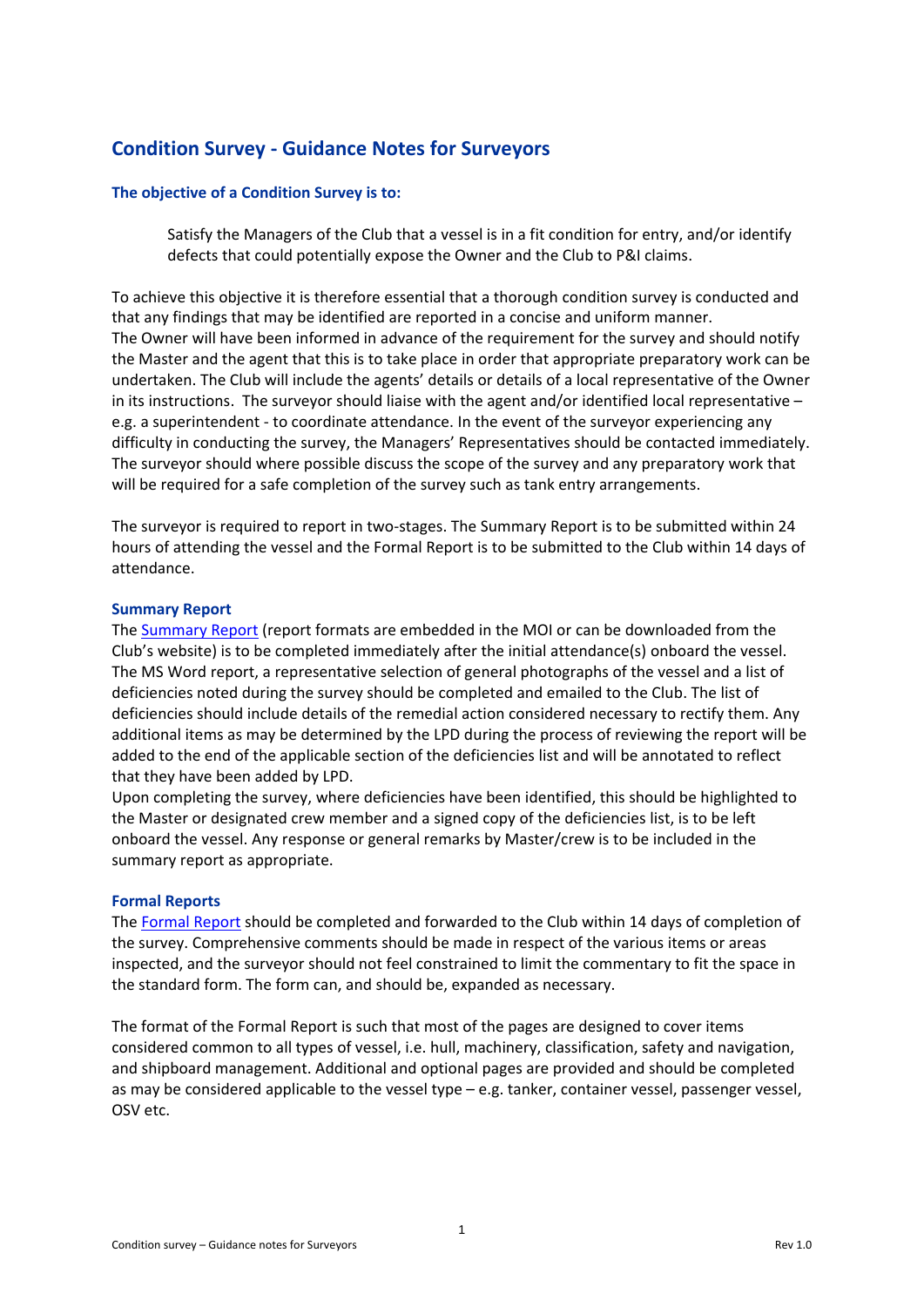Formal reports are to be issued electronically as an MS Word file and, where possible, should include photographs presenting an overview of the vessel and her holds, tanks, decks and fixtures and fittings as appropriate. So far as possible photographs should be included of all defects found or rectified defects, and similarly photographs of tests conducted.

Photographs should have captions, which describe the condition(s) that they illustrate and captions should be in close proximity to the photographs, not listed elsewhere, in order to enable the reader to be readily aware of the condition that is being illustrated. (Where the data size of photographs prohibits them from being embedded in the Formal report, then a separate PDF document of photographs and their captions can be submitted, the PDF document complying with the above requirements in regard to content, deficiencies, tests and captioning. No logos to be included.)

As can be seen from the report templates the survey report is comprehensive. It not only covers the condition of the vessel's structure, but also considers its maintenance, cargoworthiness, and the way in which the vessel is manned and operated, particularly with reference to safety and pollution prevention.

The surveyor should review the latest steel thickness gauging/ultrasonic test reports where available and comment, in the report, on areas where excessive wear down/diminution of thickness have occurred.

A vessel's cargoworthiness is of significant interest to the Club, and the surveyor should give this aspect of the survey special consideration. To facilitate this, close liaison should be maintained with the vessel's agent / local contact in an endeavour to ensure that the survey is conducted at a time when its effectiveness will be maximized, and particularly such that inspection and tests for cargoworthiness can be completed as fully as possible.

Guidance on determining cargoworthiness specific to various vessel types is set out in the following documents (all of which can be downloaded from the Club's website):

[Cargoworthiness \(Dry Cargo\)](https://www.steamshipmutual.com/Downloads/Loss-Prevention-Survey-Reports/Cargoworthiness%20-%20Dry%20Cargo.pdf) [Cargoworthiness \(Bulk Carriers\)](https://www.steamshipmutual.com/Downloads/Loss-Prevention-Survey-Reports/Cargoworthiness%20-%20Bulk%20Carriers.pdf) [Cargoworthiness \(Dry Cargo](https://www.steamshipmutual.com/Downloads/Loss-Prevention-Survey-Reports/Cargoworthiness%20-%20Dry%20Cargo%20-%20Specialised.pdf) – Specialised Ships) [Cargoworthiness \(Tankers\)](https://www.steamshipmutual.com/Downloads/Loss-Prevention-Survey-Reports/Cargoworthiness%20-%20Tankers.pdf) [Cargoworthiness \(Gas Tankers\)](https://www.steamshipmutual.com/Downloads/Loss-Prevention-Survey-Reports/Cargoworthiness%20-%20Gas%20Tankers.pdf)

If for some reason tests for cargoworthiness cannot be conducted, e.g. the vessel is not cargo-free, the surveyor should note this in the report. The surveyor should also state why these tests could not be held and clearly state that any comments concerning the vessel's cargoworthiness are based on a visual inspection only.

Where time and operational limitations impact the available time onboard for undertaking tests representative testing may be acceptable, however, testing requirements should be extended where defects are found.

Where practicable, applicable and appropriate ballast tanks should be inspected internally and the surveyor should, where possible, and in liaison with the vessel, plan ahead by nominating the tanks that are to be surveyed. Representative inspection is acceptable.

Where possible tests should also be made of the following equipment, oily water separator(s) and associated alarm(s); emergency steering gear and bridge/steering flat communications; emergency fire-pump; emergency generator; life-saving and firefighting equipment, including fire-flaps; lifeboat(s) swung out etc. Note that this list is not exhaustive.